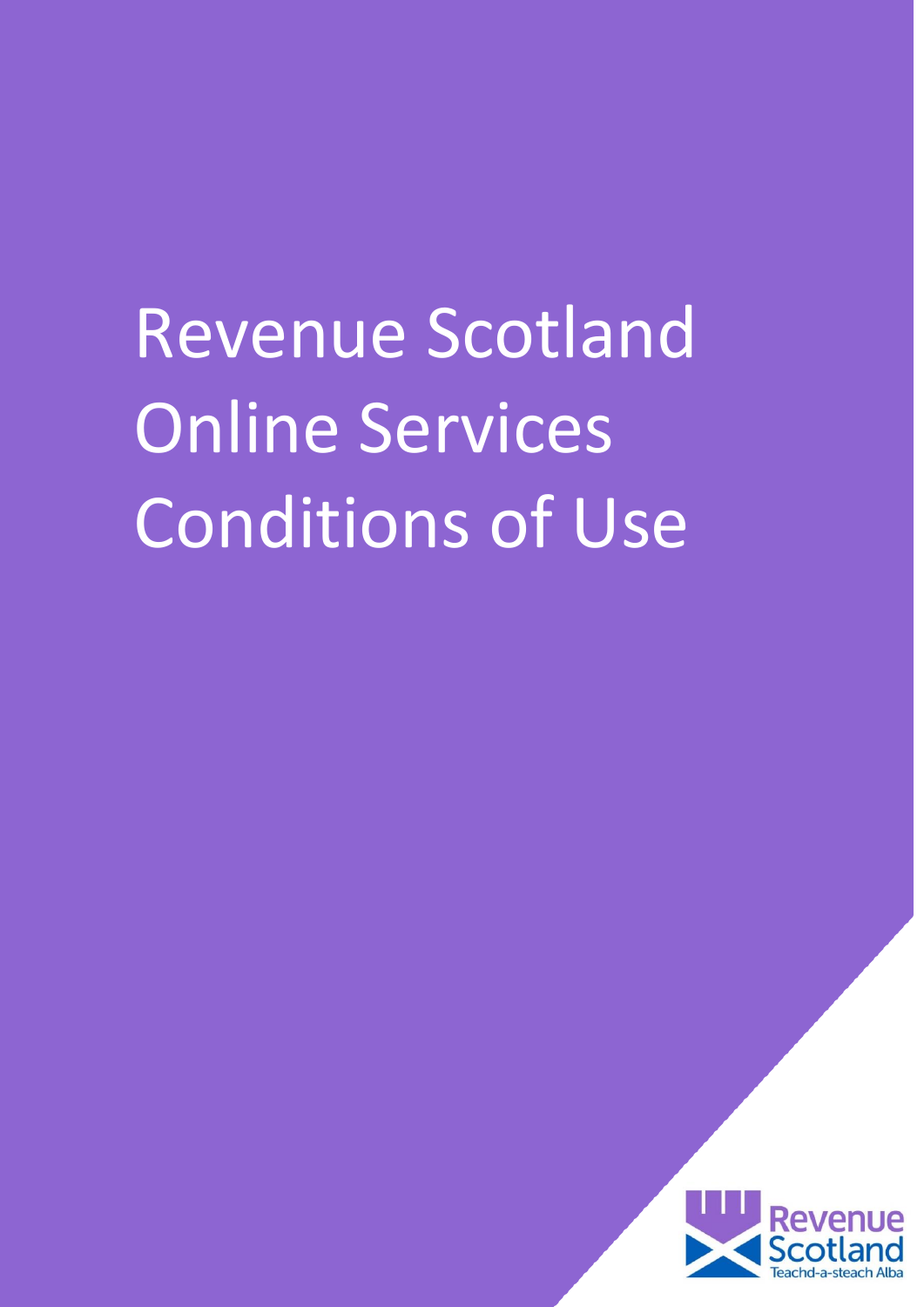

# **Document Control**

| <b>Title</b>           | <b>Revenue Scotland Online Services Conditions of Use</b> |  |  |
|------------------------|-----------------------------------------------------------|--|--|
| Prepared by            | Revenue Scotland Legal Services Team                      |  |  |
| Approved internally by | Programme Manager                                         |  |  |
| Date of approval       | 3 July 2019                                               |  |  |
| <b>Version number</b>  | 0.1                                                       |  |  |

# **Status Control – A24678727**

| <b>Version</b> | Date         | <b>Status</b> | <b>Prepared by</b>   | <b>Reason for amendment</b>       |
|----------------|--------------|---------------|----------------------|-----------------------------------|
| 0.1            | 7 June 2019  | Draft         | <b>Anthony Slack</b> | Initial draft                     |
| 0.2            | 19 June 2019 | Draft         | Alan Martin          | Amendment                         |
| 0.3            | 25 June 2019 | <b>Draft</b>  | Julia Muszynski      | Formatting by Communications Team |
| 0.4            | 25 June 2019 | Draft         | Alan Martin          | Amendment                         |
| 0.5            | 26 June 2019 | Draft         | Julia Muszynski      | Formatting by Communications Team |
| 0.6            | 26 June 2019 | Draft         | Julia Muszynski      | Formatting by Communications Team |
| 0.7            | 26 June 2019 | Draft         | Julia Muszynski      | Formatting by Communications Team |
| 0.8            | 27 June 2019 | Draft         | Julia Muszynski      | Formatting by Communications Team |
| 0.9            | 03 July 2019 | Draft         | Ewan Mathieson       | Formatting by Communications Team |

# **Status Control – A24950713**

| <b>Version</b> | Date        | Status | Prepared by    | <b>Reason for amendment</b>              |
|----------------|-------------|--------|----------------|------------------------------------------|
| $\mid 0.1$     | 3 July 2019 | Draft  | Ewan Mathieson | <b>Formatting by Communications Team</b> |
| $\mid 0.1$     | 3 July 2019 | Final  | Alan Martin    | Approval                                 |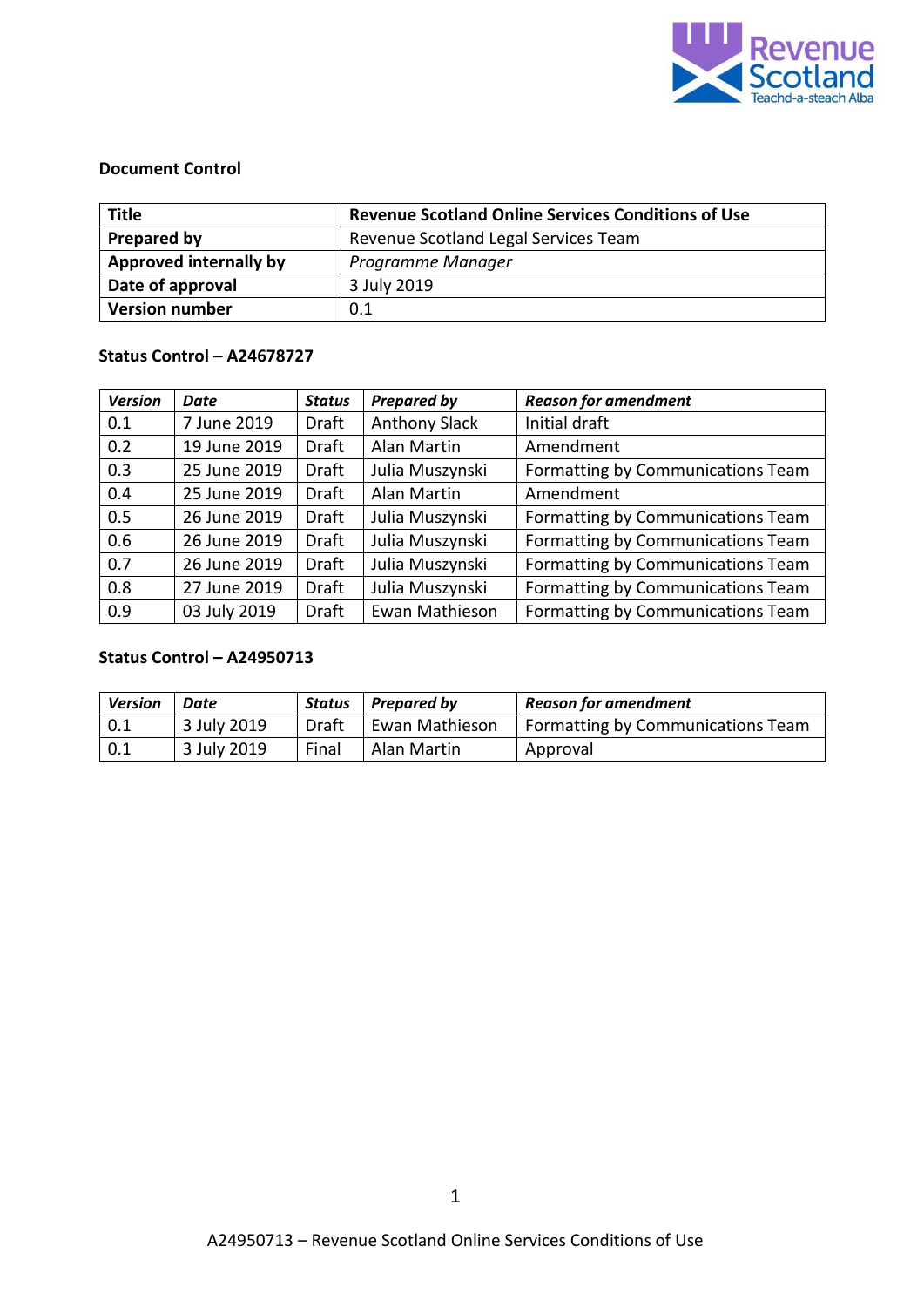

# **Contents**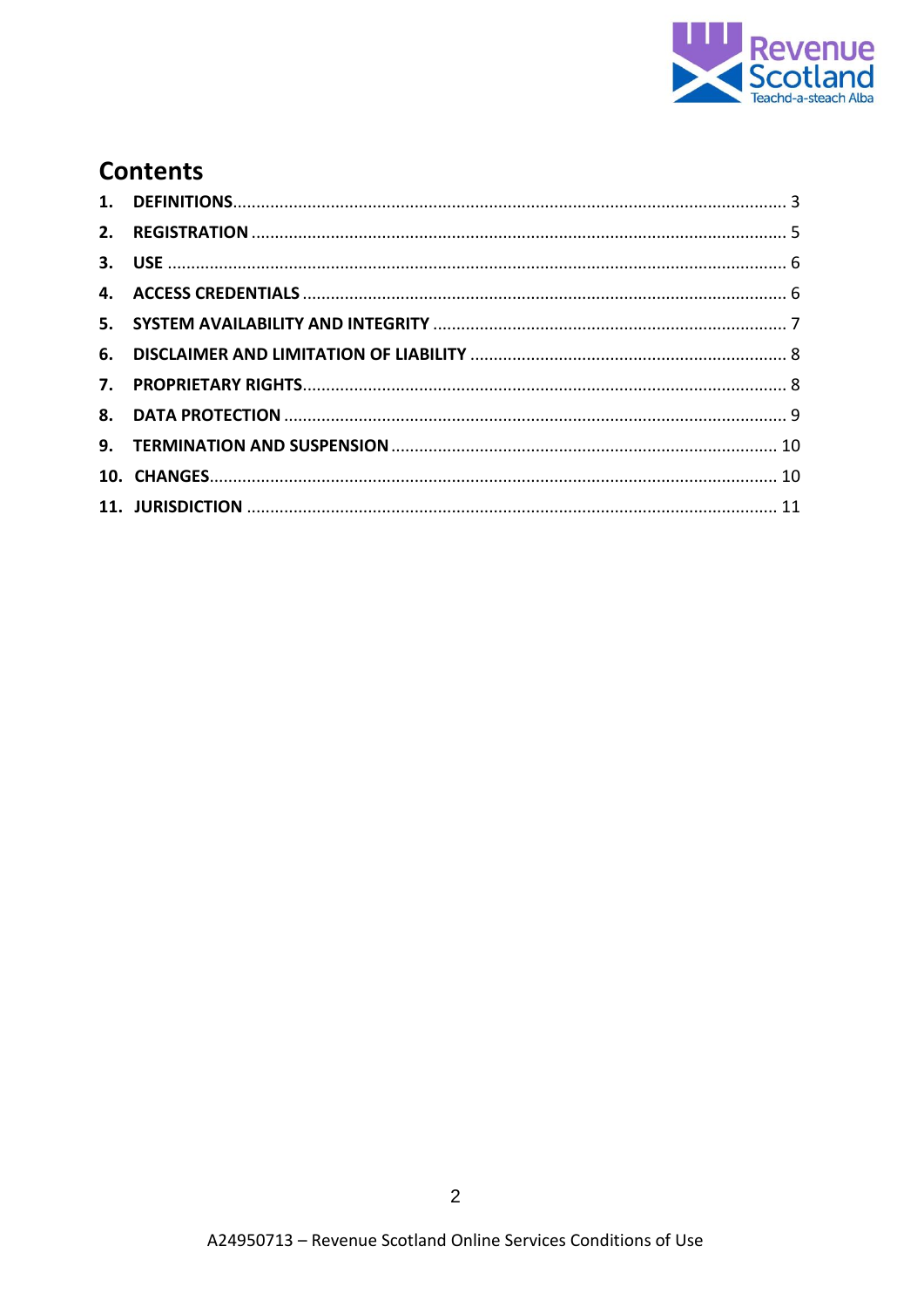

These Conditions of Use, together with any and all other documents referred to herein, set out the terms under which the Organisation may access and use Revenue Scotland's Scottish Electronic Tax System ("SETS").

**Please read these Conditions of Use carefully and ensure you understand them before using SETS. The Organisation's agreement to comply with and be bound by these Conditions of Use is deemed to occur upon the first login to SETS by a person on behalf of the Organisation. If the Organisation does not agree to these conditions, the Organisation must not use SETS.**

# <span id="page-3-0"></span>**1. DEFINITIONS**

**Administrator** means an administrator(s) nominated by an Organisation to act on its behalf in relation to SETS;

**Agent** means an Organisation which has registered to use SETS on behalf of a Taxpayer (or a number of Taxpayers);

**Access Credentials** means the unique log-in name, pin, password and/or other means of identification allocated to the Organisation's Users by Revenue Scotland from time to time to enable access to SETS;

**Content** means any and all text, graphics, audio, video, scripts, code, software, databases and any other form of information capable of being stored on a computer that appears on, or forms part of, or is accessible through SETS (but excluding any Material).

**Data Protection Legislation** means the General Data Protection Regulation *(Regulation (EU) 2016/679)* (GDPR), the Data Protection Act 2018, the Regulation of Investigatory Powers (Scotland) Act 2000, the Privacy and Electronic Communications (EC Directive) Regulations 2003 and all applicable laws and regulations relating to processing of personal data and privacy, including where applicable the guidance and codes of practice issued by the Information Commissioner.

**Equipment** means the equipment which the Organisation is required to have in order to access SETS and which is capable of communicating with the System, including, without limitation, telephone lines, modems, hardware and software;

**Guidance** means the current published version of relevant non-statutory guidance relating to SETS made available by Revenue Scotland on its website and includes any variation or replacement of such guidance from time to time;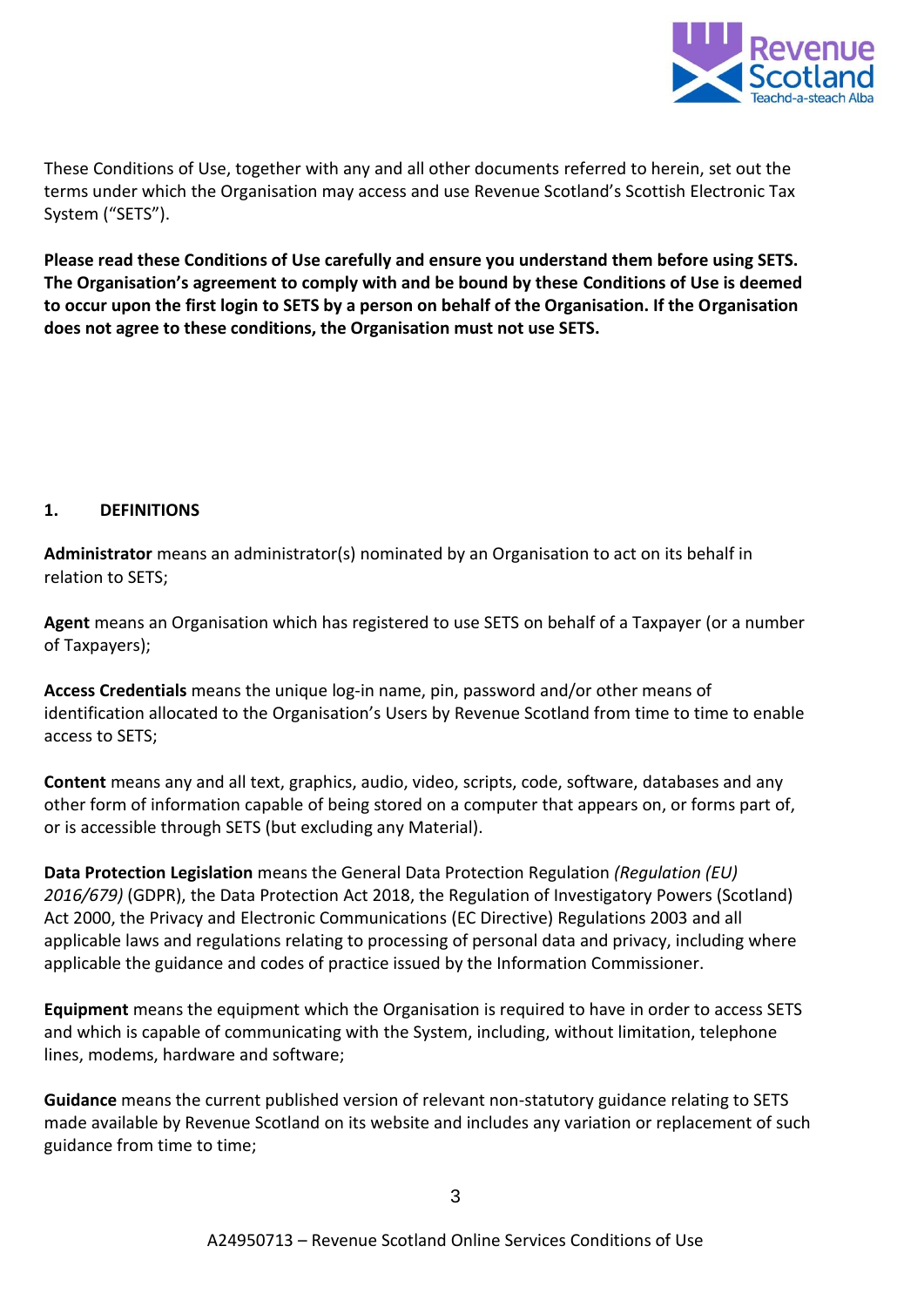

**Intellectual Property Rights** means patents, inventions, trademarks, service marks, logos, design rights, applications for any of the foregoing, copyright, database rights, domain names, trade or business names, moral rights and other similar rights or obligations, whether registerable or not, in any country or jurisdiction;

**Legislation** means The Revenue Scotland and Tax Powers Act 2014; The Land and Buildings Transaction Tax (Scotland) Act 2013; and the Landfill Tax (Scotland) Act 2014 as amended by any subsequent enactment, modification, order, regulation or instrument, and any subordinate legislation made under the foregoing acts.

**Material** means information held on SETS and accessible by an Organisation and includes, without limitation, registration information, draft and submitted tax returns, claims and applications, supporting documentation, and emails (including any attachments) held in the Secure Mailbox.

**Organisation** means a business or organisation which has registered to use SETS, including (without limitation) a company, firm, partnership or sole trader, and includes the Organisation's Administrator(s) and Users.

**Organisation's Data** means any Material which comprises information and data submitted, uploaded or posted to SETS by an Organisation's Administrator(s) and Users and which is stored in SETS.

**SETS** means the Scottish Electronic Tax System, a web-hosted online service provided by Revenue Scotland to enable Organisations to: submit electronic tax returns; view and manage records online; and securely communicate with, and share relevant information with Revenue Scotland. For the avoidance of doubt, any reference to SETS in these Conditions shall include both the online service "as is" at the time these Conditions are accepted by the Organisation and any modifications or additional features and functionality which may be implemented or added by us from time to time;

**Support Desk** means the facility provided by Revenue Scotland to provide assistance and support to the Organisation in respect of the Organisation's use of the System and SETS;

**System** means Revenue Scotland's web infrastructure and the hardware and operating system software, and all other software and programs which comprise the SETS hosting and communications service, as the same may be modified, amended or updated from time to time;

**Taxpayer** means a person or an Organisation (as the context may require) which has a liability to pay tax in accordance with the Legislation.

**User** means an Administrator and any individual who is authorised to access the System and use SETS by an Administrator on behalf of an Organisation;

**Website** means Revenue Scotland's website at [www.revenue.scot;](http://www.revenue.scot/)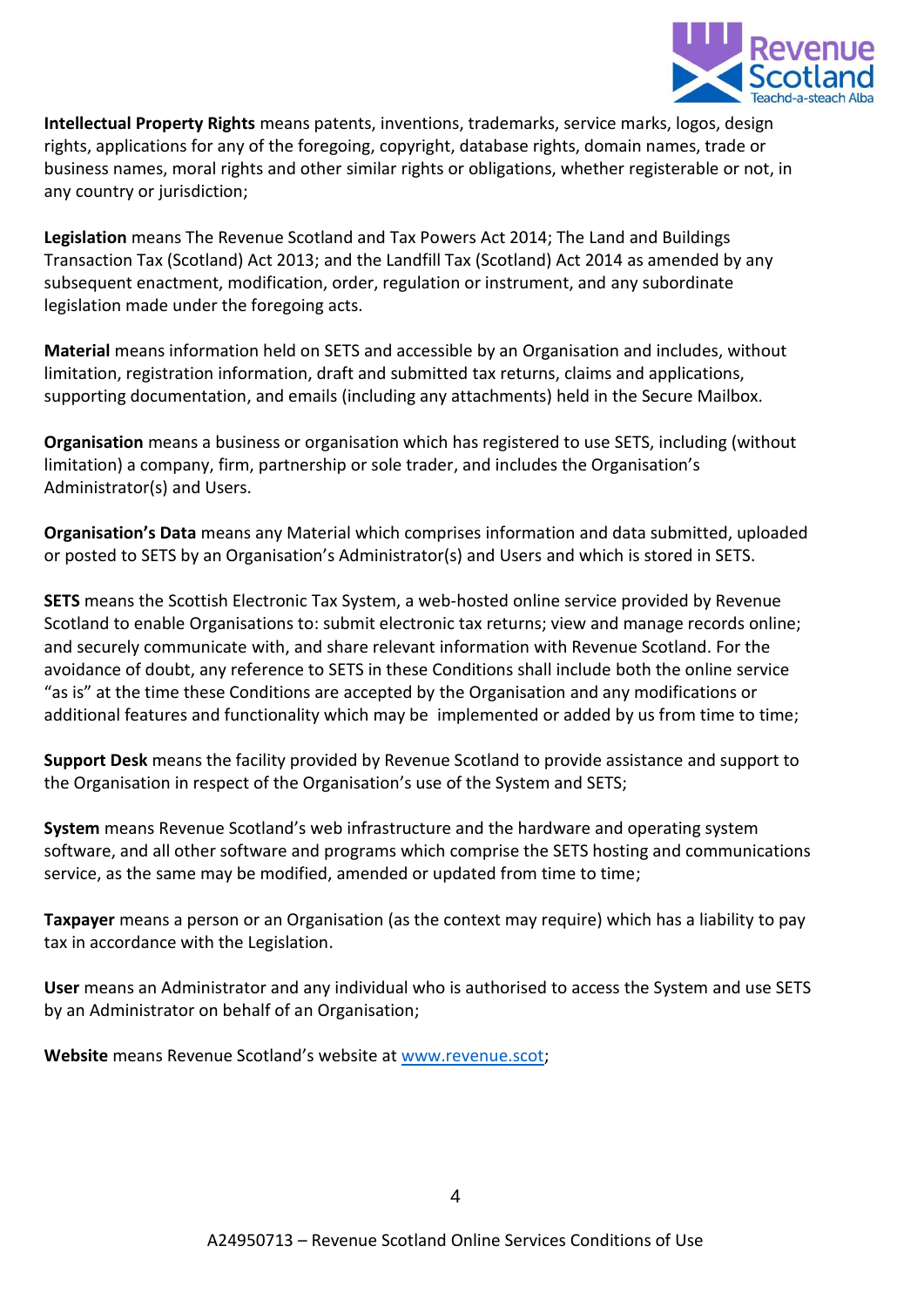

## <span id="page-5-0"></span>**2. REGISTRATION**

- 2.1 The Organisation must register in order to access and use SETS. "How to" guidance on the registration process can be found on the [Revenue Scotland website.](https://www.revenue.scot/sets-upgrade) All requests to register to use SETS are subject to Revenue Scotland's [verification process.](https://www.revenue.scot/sets-upgrade) Revenue Scotland may refuse an application for registration in which case Revenue Scotland shall provide the Organisation with full details of the reason for any refusal.
- 2.2 If the Organisation is registering as an Agent then the Taxpayer must have authorised the Organisation to act on their behalf. By accessing a Taxpayer's data and records held on SETS the Organisation is confirming that the Organisation has a continuing valid authority to act on behalf of that Taxpayer. Revenue Scotland reserve the right to require the Organisation to provide Revenue Scotland with an agent authorisation in writing signed by the Taxpayer.
- 2.3 The Organisation shall be responsible for ensuring that it has the Equipment necessary to obtain access to the System via the internet (or such other means of electronic access as Revenue Scotland may reasonably require from time to time). Revenue Scotland shall have no obligation or liability in respect of any defect or failure of the Organisation's Equipment.
- 2.4 When registering as an Organisation, the first person to log-in will automatically be assigned the role as an Administrator. Such a person may appoint additional Administrators. If any person, being the sole or remaining Administrator, ceases to be the Administrator for any reason, the Organisation shall appoint a new Administrator as soon as practicable.
- 2.5 The Administrator shall:
	- Be responsible for the creation of Users (including additional administrators) for its Organisation and may authorise one or more Users to use SETS;
	- Ensure that the information provided to Revenue Scotland about the Organisation and Users is true, accurate, current and complete and that such information (including, without limitation, names, address, email addresses) is kept updated; and
	- Be Revenue Scotland's first point of contact in connection with SETS and these Conditions.
- 2.6 Prior to using SETS the Administrator and each User must accept these Conditions by completing the appropriate box below on first sign up to the System.
- 2.7 The Organisation are responsible for providing training to its Users on access to and use of SETS and the Organisation shall ensure that all Users are suitable qualified and sufficiently competent and that the Users use SETS in accordance with these Conditions and the Guidance. The Organisation must ensure that the number of Users authorised by the Organisation is not greater than that reasonably required by the Organisation to fulfil the Organisation's business needs.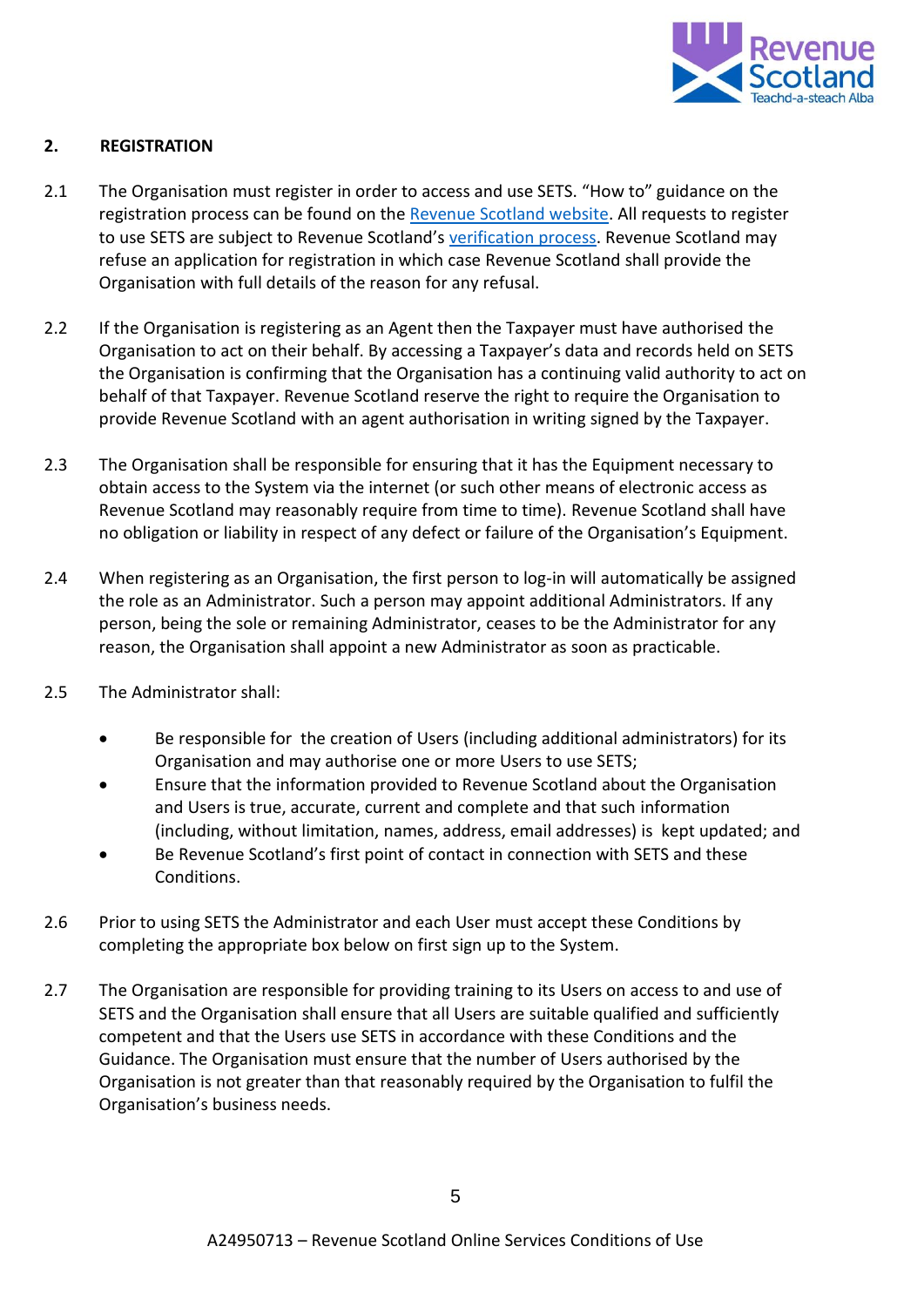

- 2.8 The Organisation is bound by and liable for the acts and omissions of, and any breaches of the Conditions by, the Organisation's Administrators and Users as if they were the Organisation's acts, omissions or breaches.
- 2.9 The Organisation and/or the Administrator must immediately withdraw access to SETS from any User who is suspected of or has been involved in improper use of SETS or breach of these Conditions, or whose circumstances have changed such that the User is no longer authorised to act on behalf of the Organisation.

#### <span id="page-6-0"></span>**3. USE**

- 3.1 The Organisation may use SETS for the purpose of: creating and submitting tax returns; searching, viewing, copying and printing Material stored in the Organisation's online repository on SETS; and to communicate with Revenue Scotland and share relevant information.
- 3.2 The Organisation's use of SETS must fully comply with all Legislation and have regard to any relevant Guidance.
- 3.3 The Organisation must not, and must ensure that its Users do not;
- Do or omit to do anything that will or may adversely affect the operation, security, integrity, stability or overall efficiency of SETS;
- Attempt to rectify, or permit any other person to rectify any fault or inaccuracy in the System or SETS, or, except to the extent expressly permitted, otherwise attempt to make any deletions, additions, alterations or adjustments to the System, SETS or any Materials. For the avoidance of doubt, the foregoing does not apply to creating, editing and deleting draft tax returns; any request by the Organisation for a tax return to be disregarded by Revenue Scotland; the Organisation's statutory right to amend a tax return after submission; or to the management by the Organisation of the its Secure Mailbox;
- Use the System or SETS in any way that causes any damage or interruption to the System and/or SETS;
- Use any automated software agents, including, without limitation any web scraper, spider or other web crawler, to access SETS or to search, copy monitor or obtain links to the SETS other than an automated programme within a case management system as expressly authorised by Revenue Scotland in writing; and
- Use the System or SETS for any unlawful purpose or activity.

# <span id="page-6-1"></span>**4. ACCESS CREDENTIALS**

4.1 The Organisation must establish and maintain appropriate measures to safeguard SETS from unauthorised access through its Users' Access Credentials.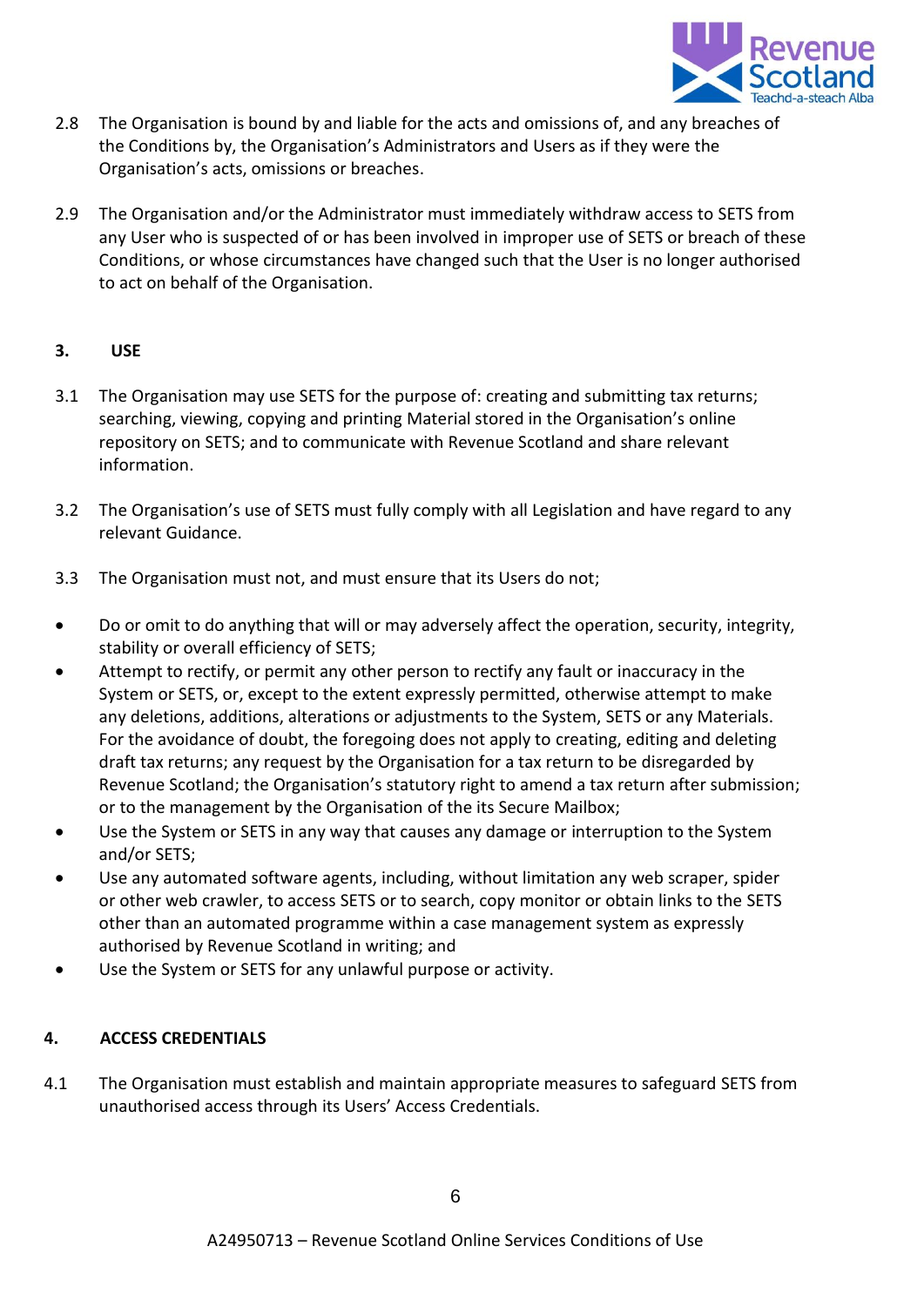

- 4.2 The Organisation must ensure that its Users keep their Access Credentials safe and secure and do not disclose them to another person.
- 4.3 The Organisation shall not, and shall ensure that its Users do not, transfer or share Access Credentials with another person.
- 4.4 The Organisation shall immediately deactivate a User's access to SETS if the User's Access Credentials become known or accessible to another person and/or the Organisation has grounds for suspecting that a person has discovered or is making use of a User's Access Credentials.
	- 4.5 The Organisation shall remain liable in respect of the use of SETS where SETS was accessed using its User's Access Credentials up until such time as the Organisation has deactivated that User's access to SETS in accordance with Conditions 2.9 and 4.4.
	- 4.6 Unauthorised access to or modification of computer material may be a criminal offence under the Computer Misuse Act 1990 and the Organisation should ensure that this is brought to the attention of the its Users.

#### <span id="page-7-0"></span>**5. SYSTEM AVAILABILITY AND INTEGRITY**

- 5.1 Revenue Scotland shall determine the hours of access to SETS and shall publish these from time to time on Revenue Scotland's website.
- 5.2 Revenue Scotland do not warrant or make any representations as to the speed of transmission of data or that the Organisation's use of SETS will be uninterrupted. Revenue Scotland shall use reasonable endeavours to provide a continuing service during the published hours of access and to restore access as soon as possible following any interruption or suspension of SETS.
- 5.3 Revenue Scotland may at any time suspend access to SETS for the purposes of investigation, maintenance, repair or changes to the System and/or SETS. Revenue Scotland shall have no liability for any losses of whatever nature or howsoever arising due the unavailability of SETS. Except in case of urgent necessity to protect the security, integrity or stability of SETS, Revenue Scotland shall give as much notice of any unscheduled downtime as is reasonable in all the circumstances.
- 5.4 If SETS is disrupted for any reason, it remains the Organisation's responsibility to ensure that it complies with any statutory time limits including as regards the filing of tax returns.
- 5.5 Revenue Scotland exercise all reasonable skill and care to ensure that SETS is secure and free from viruses and other malware. It is the Organisation's responsibility to protect its Equipment from viruses, malware and other internet security risks. The Organisation must not deliberately or recklessly introduce to the System or SETS viruses or other malware or any other material which is malicious or technologically harmful.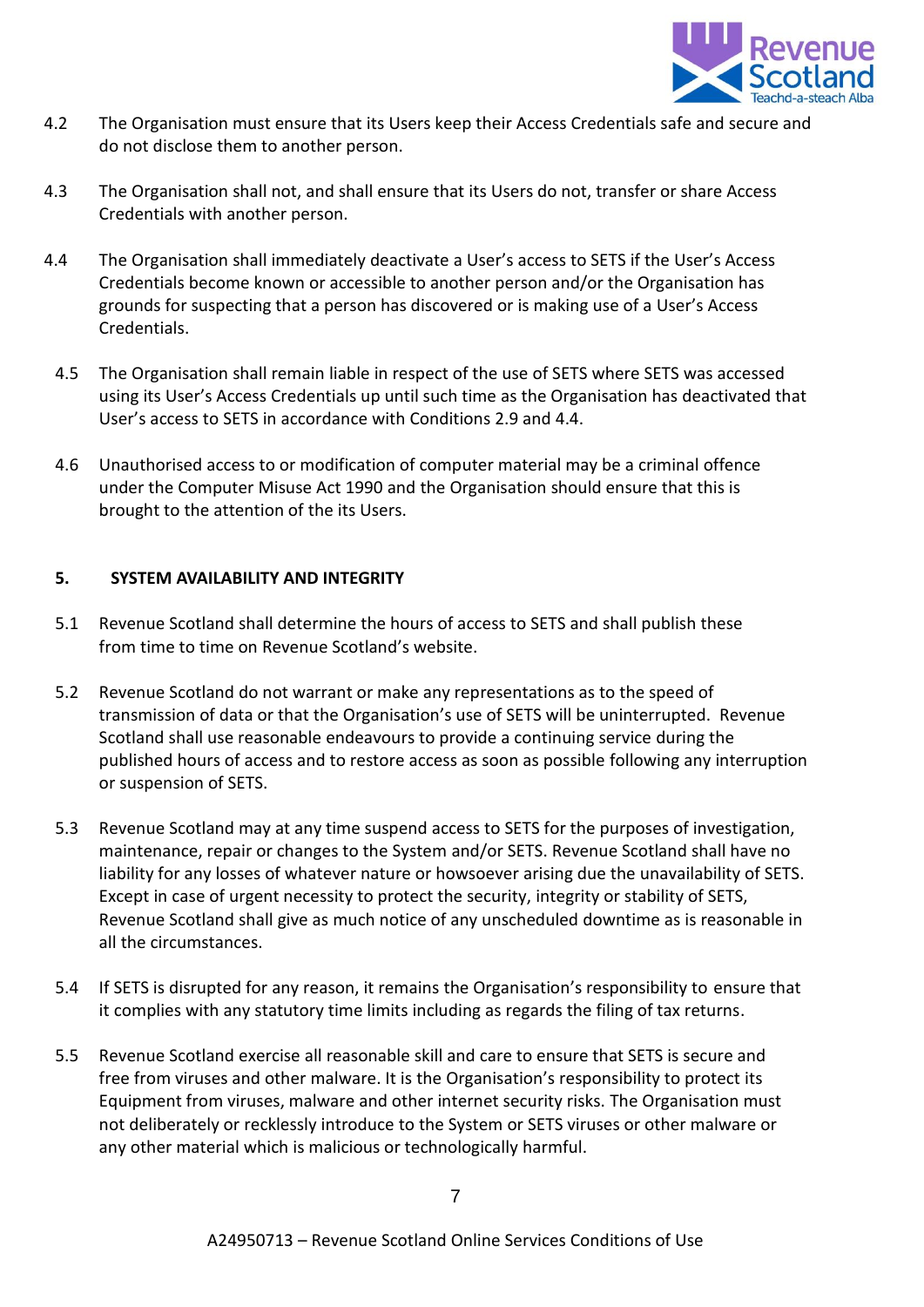

5.6 Revenue Scotland shall endeavour to provide a Support Desk during the hours 09.00 to 16.00 Monday to Friday, except Thursdays 09:00 – 10:00 (staff training) and excluding Scottish public holidays and any other closures of which Revenue Scotland shall provide advance notice. The Organisation shall promptly report System and SETS faults and defects to the Support Desk. Revenue Scotland reserve the right at its absolute discretion to determine the priority, remedy and resolution times for all incidents raised by the Organisation.

# <span id="page-8-0"></span>**6. DISCLAIMER AND LIMITATION OF LIABILITY**

- 6.1 The Organisation expressly understands and agree that its use of SETS is at its own risk. Revenue Scotland is providing SETS on an "as is" and "as available" basis and makes no representation or warranty of any kind with respect to the System, the Content, the Materials or SETS, including, without limitation, as to accuracy, timing, reliability, completeness or fitness for purpose.
- 6.2 Nothing in these Conditions excludes or limits Revenue Scotland's liability for death or personal injury arising from its negligence, or fraud or fraudulent misrepresentation, or any other liability to the extent it cannot be excluded or limited by any applicable law.
- 6.3 To the extent not prohibited by law, in no event shall Revenue Scotland be liable for any damages including (without limitation) for any loss of use, loss of data, lost profits, business interruption, or any indirect, incidental or consequential damages, arising out of or related to the use or availability of the System or SETS or loss or damage to Equipment.

# <span id="page-8-1"></span>**7. PROPRIETARY RIGHTS**

- 7.1 Subject to Condition 7.3, all Intellectual Property Rights in the Content and Materials shall at all times remain vested in Revenue Scotland or its licensors. The Organisation are permitted to use the Content and the Materials only as expressly authorised in these Conditions and must not use them for any purpose other than in connection with its authorised use of SETS. If the Organisation becomes aware of any unauthorised use of the Content or Material the Organisation agrees to notify Revenue Scotland immediately.
- 7.2 Unless otherwise specified, the Content and Material are [Crown copyright.](http://www.nationalarchives.gov.uk/information-management/re-using-public-sector-information/uk-government-licensing-framework/crown-copyright/) They may be reproduced free of charge in any format or medium provided that they are reproduced accurately and not used in a misleading context. Where the Content or Material are being copied to others, the source must be identified and the copyright status acknowledged. The permission to reproduce Crown copyright Content and Material does not extend to any Content and Material which is identified as being the copyright of a third party.
- 7.3 To the extent that the Organisation may own the rights, title and interest in and to the Organisation's Data then the provisions of Condition 7.4 shall apply. The Organisation shall have sole responsibility for the legality, reliability, integrity, accuracy and quality of the Organisation's Data.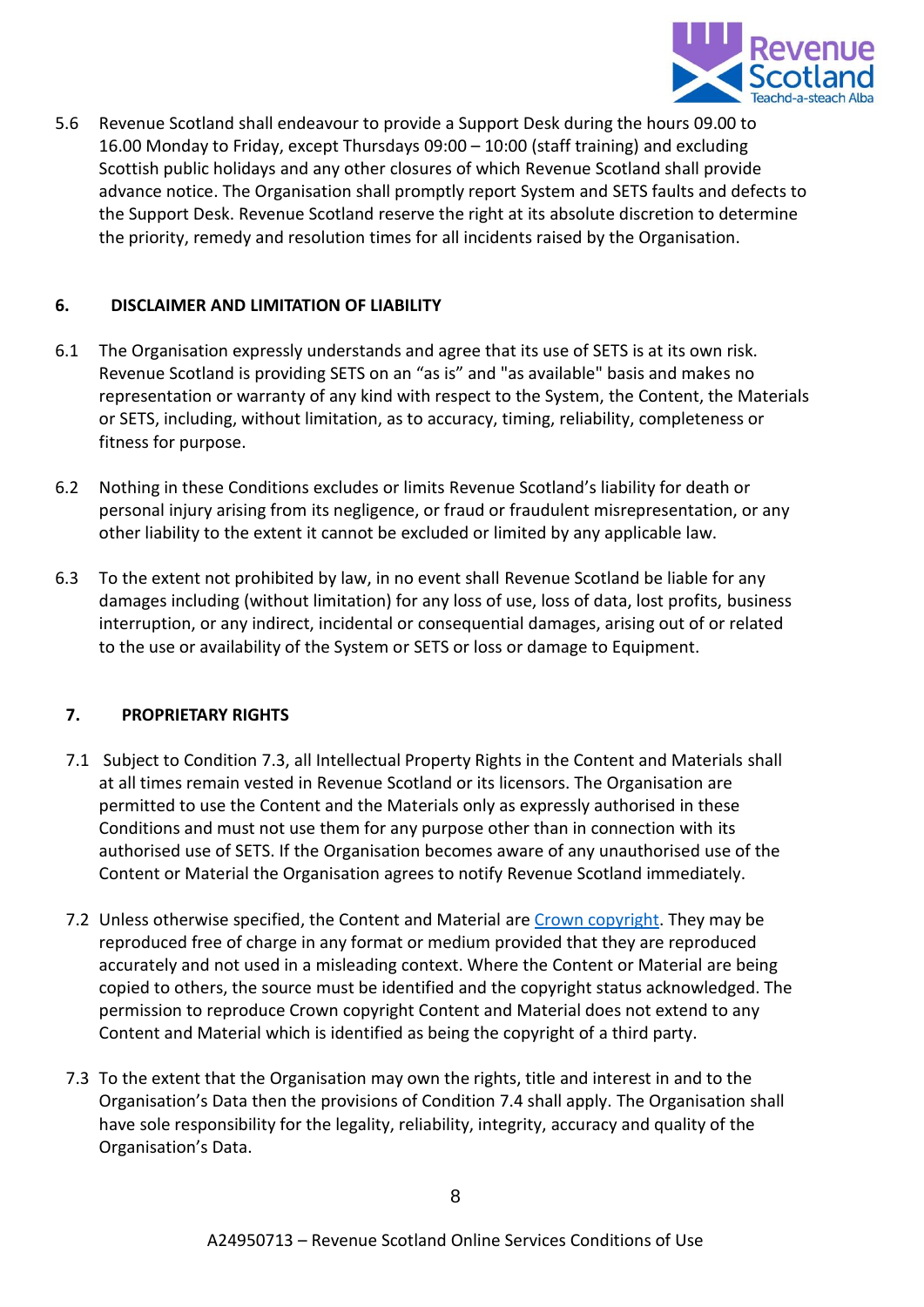

7.4 Subject to Condition 8, the Organisation grants to Revenue Scotland an irrevocable, perpetual, royalty-free world-wide licence to copy, issue copies, make available and use any Organisation's Data which the Organisation transmits to, uploads or posts on SETS in connection with Revenue Scotland's statutory functions, including the management and collection of taxes.

#### <span id="page-9-0"></span>**8. DATA PROTECTION**

8.1 For the purposes of this Condition 8, "controller", "personal data" and "processing" shall have the meaning prescribed under Data Protection Legislation.

"party/parties" means Revenue Scotland and the Organisation.

"Purpose" means accessing and using SETS and fulfilling statutory responsibilities and obligations in connection with the assessment and collection of taxes, in compliance with the Legislation.

"Permitted Recipients" means (i) Revenue Scotland, their employees and agents; (ii) any public body with whom Revenue Scotland has entered into an information sharing agreement and (iii) the Organisation, their Administrators and Users, and any relevant Taxpayers.

"Shared Personal Data" means personal data submitted, held, viewed and otherwise processed through SETS.

- 8.2 The parties acknowledge that each party is the controller for the Shared Personal Data where, as a matter of fact and law, that party determines the purposes and means of the processing of the Shared Personal Data. Each party acknowledges that one party (the Data Discloser) will regularly disclose to the other party Shared Personal Data collected by the Data Discloser for the Purpose.
	- 8.3 Both parties shall duly observe all of their obligations under Data Protection Legislation which arise in connection with the provision of and use of SETS.
	- 8.4. Each party shall:-
	- Process the Shared Personal Data only for the Purpose;
	- Not disclose or allow access to the Shared Personal Data to anyone other than the Permitted Recipients except and to the extent that such disclosure may be required by law; and
	- Notify the other party without undue delay on becoming aware of any breach of the Data Protection Legislation in connection with SETS and the Shared Personal Data.
	- 8.5 Use of SETS is subject to Revenue Scotland's [Privacy Policy and Cookies Policy.](https://www.revenue.scot/legal-notices) These policies are incorporated into these Conditions by this reference.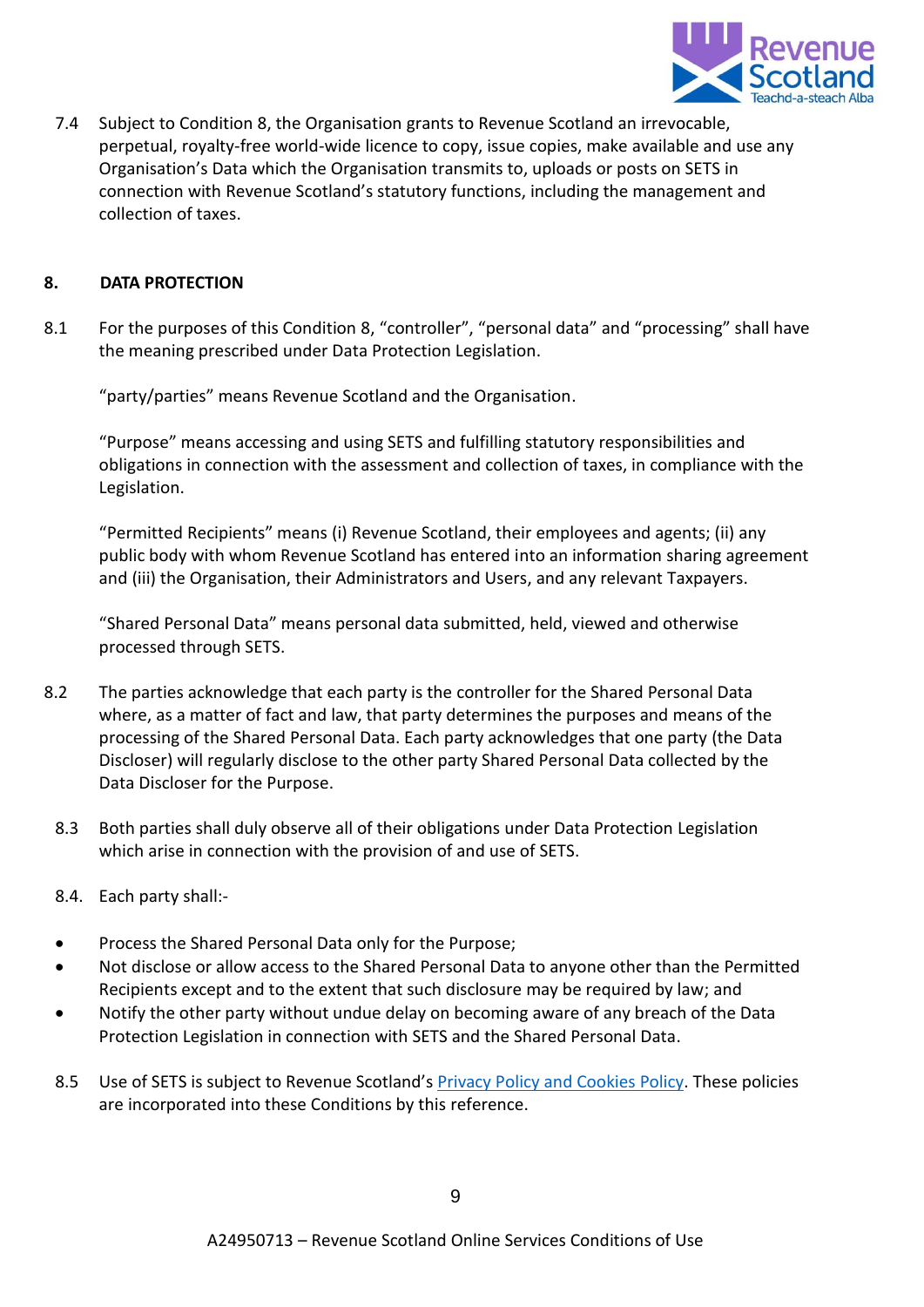

#### <span id="page-10-0"></span>**9. TERMINATION AND SUSPENSION**

- 9.1 Without prejudice to Revenue Scotland's rights and remedies under these Conditions or otherwise, Revenue Scotland may, with or without notice, suspend the Organisation's or any individual User's access to SETS until further notice if, in Revenue Scotland's reasonable opinion:
- The Organisation or the User are in breach of any provision of these Conditions;
- The Organisation or the User misuse any element of the System or SETS; and
- Revenue Scotland suspect that Access Credentials have been improperly used.
- 9.2 Revenue Scotland may terminate the Organisation's use of SETS by notice in writing where:
- The Organisation commits a material breach of the Conditions and, in the case of a breach which is capable of being remedied, the Organisation does not remedy the breach within 7 days (or such longer or shorter period as may be specified by Revenue Scotland) following the Organisation's receipt of a written notice from Revenue Scotland specifying the breach and requesting it to be remedied;
- The Organisation have a receiver or liquidator appointed over the Organisation or any part of the Organisation's undertaking or assets, or a resolution for the winding up of the Organisation is passed, or the Organisation becomes insolvent or subject to an administration order, or if the Organisation enters into any voluntary arrangement with its creditors or if the Organisation ceases or intends to cease to carry on business; and
- Revenue Scotland ceases to provide SETS for any reason.
- 9.3 The Organisation may de-register from SETS at any time by contacting Revenue Scotland and requesting to de-register.

#### <span id="page-10-1"></span>**10. CHANGES**

- 10.1 Revenue Scotland reserve the right at any time without notice to revise, modify, alter or update the System and/or SETS. By continuing to use SETS following any such revisions, modifications, alterations or updates, the Organisation will be deemed to have accepted the foregoing.
- 1.2 Revenue Scotland may revise these Conditions from time to time as SETS develops. Any changes will become binding on the Organisation upon the Organisation's first use of SETS after the change has been implemented. The Organisation is advised to check the Conditions from time to time by following the Conditions link at the bottom of the SETS home page.